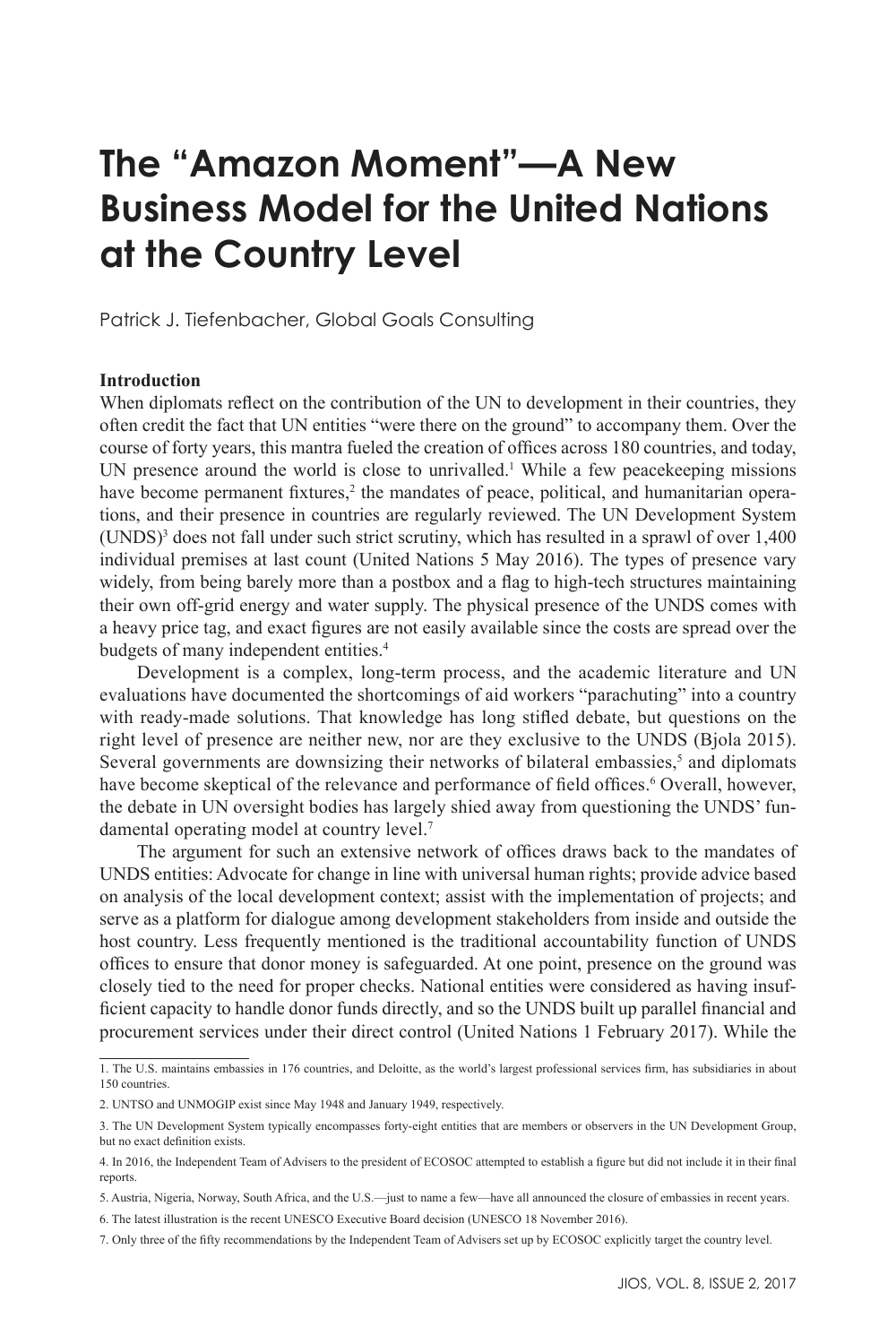UNDS can look back on successes in helping governments lift their countries out of poverty, its current business model has likely run its course and needs to be replaced.

## **Challenges Facing the UN Development System**

The first comprehensive—and arguably most visionary—critique of the UNDS harks back to the so-called "Jackson Report" issued in 1969. Sir Robert Jackson pulls no punches when discussing the shortcomings of UN operations at country level:

Below headquarters, the administrative tentacles thrust downwards into an extraordinary complex of regional and sub-regional offices, and finally extend into field offices in over ninety developing countries. [. . .] No one today in the UN development system is fully informed about all aspects of the present operation. (United Nations 1969)

Almost four decades ago, Jackson did not advocate for the closure of field offices, and his prescriptions were largely intended to bolster the role of the UNDS compared to the World Bank; however, the problems he uncovered still ring true today.

The inadequacy of a primarily country-based model is becoming more glaring in light of recent trends: (a) the number of middle income countries with improved domestic capacities is increasing and inequality is rising; (b) transboundary issues, such as climate change, migration, and terrorism are becoming more prominent; (c) goods, capital, labor, and knowledge are increasingly mobile; (d) the flow of resources needed for development is changing, with stronger emphasis on domestic resource mobilization and private international flows, such as remittances and private foundations; (e) decision-making on development is shifting away from national capitals, both to the supra-national level, as well as the sub-national level; and (f) information and communication technologies enable real-time interaction and provide new insights thanks to "big data." Together, these trends exacerbate the challenges the UNDS is already facing.

First, the UNDS is still stuck on delivering projects, even though most of them play a rather marginal role given their small size. In a quarter of all developing countries, the total UNDS expenditure was less than \$5 million in 2014, prompting the "Independent Team of Advisers" to the ECOSOC president to pronounce:

This level of delivery is too low to justify physical presence in many of these countries. The UNDS clearly needs to come up with alternative means of representation, including for instance through appointment of honorary UNDS representatives in countries where

current physical presence cannot be adequately justified. (United Nations 21 April 2016) As countries and their populations climb the development ladder, the assistance they demand shifts from continuous generalist functions (e.g., programme support and implementation) to short-term, high-impact functions (e.g., policy and technical advice), as illustrated in Figure 1. The increasing number of middle income countries goes hand-in-hand with a more diversified set of development actors who manage their own projects (World Bank 2016). Private entities, such as nongovernmental organizations and private-sector foundations, pursue their independent priorities, and their role cannot be reduced to that of an implementing partner of the UNDS. The challenge for the UNDS is to find ways to add value to the development efforts of others, thereby multiplying its impact, instead of just delivering its own projects

Second, collaboration within and among UNDS teams at country level is inadequate. This is equally true for teams working on the same topic in neighboring countries and, even more tragically, teams from different UNDS entities in the same country. The response of the UNDS was to create 837 so-called "results groups" at country level tasked with guiding the work of their experts (United Nations 18 July 2016). The lack of coordination among UNDS entities on the ground is a well-known issue, and the UNDS budgeted \$127 million for the UN resident coordinator system this year alone to orchestrate its own work at country level (United Nations 17 March 2016). However, none of these measures address the challenge of collaboration across boundaries, nor do they enable learning across countries. The Ebola crisis illustrated the limits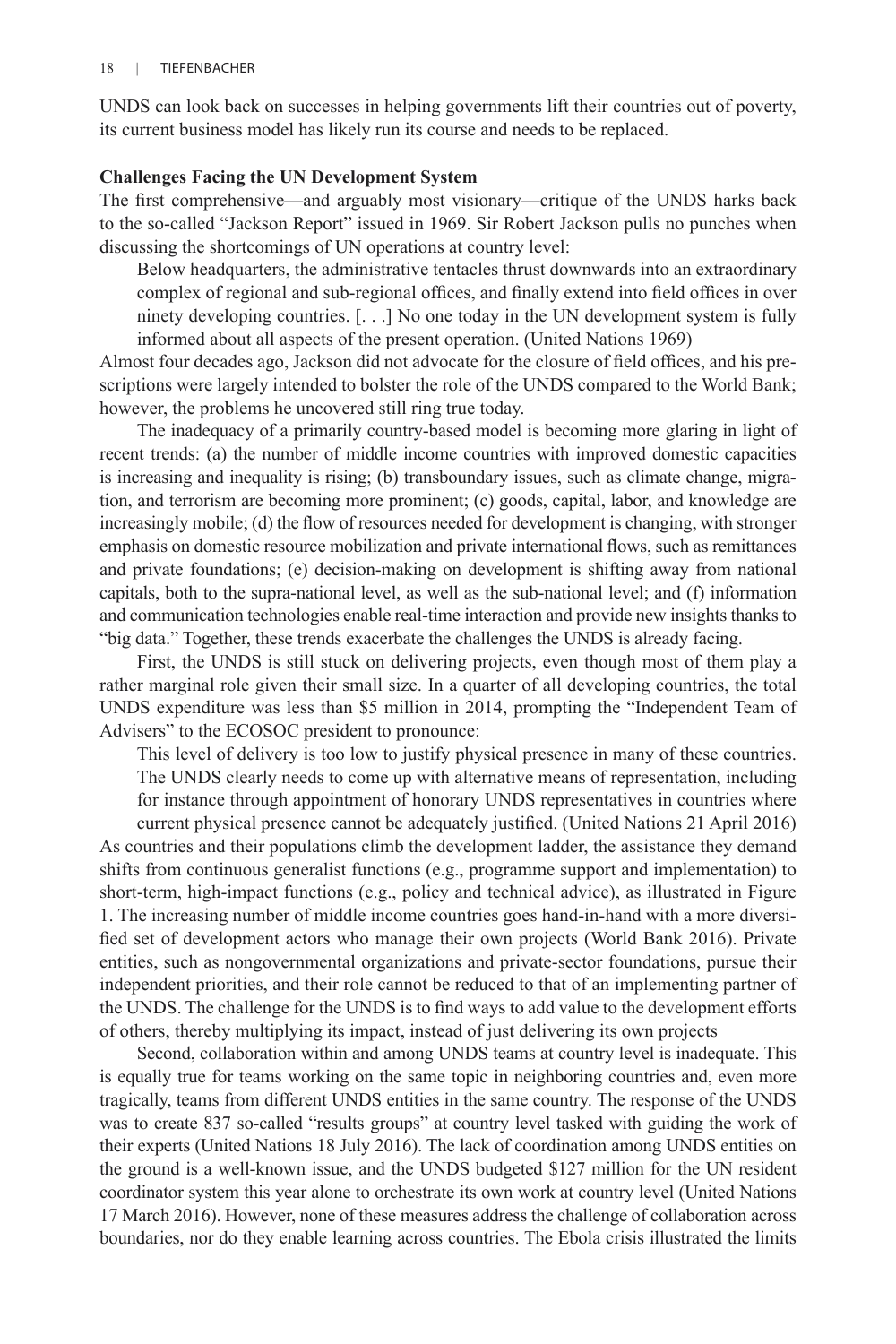

of the UNDS country-based model, which had to be complemented through a specific mission<sup>8</sup> with a regional approach.

Third, it is increasingly challenging to have the right people at country level. Originally, UNDS entities sent expatriates into field offices to perform most functions, similar to bilateral embassies. In the 1990s, the concept of "national officers" was created, which meant that local employees could work in their home country and gradually filled almost all functions, except for representation vis-à-vis their own country. The emergence of national offices corresponds to budding concerns about local costs since their salaries are tied to local market conditions, resulting in lower costs compared to international staff members. With rising levels of development, the need to bring in expatriates for day-to-day functions diminished, and the demand for international know-how shifted from generalists to highly sought-after top-class specialists. Not everything the UNDS does is "rocket science," and deploying such expertise on a country-by-country basis would be impossible; however, when the situation does require a "rocket scientist," the UNDS needs to be able to field one. Moreover, an increasingly international labor market and changes in family structures, such as an increasing number of dual career couples, make it more difficult for the UNDS to attract and retain the right people, particularly in far-flung places and crisis countries. The UNDS has one significant advantage, though, compared to other international actors. When a government decides to close its bilateral embassy, the departure of diplomats cuts off all local knowledge. In contrast, the international makeup of the UNDS cadre means that firsthand knowledge of a country is retained even without a field office. The challenge for UNDS entities is that they typically do not leverage the knowledge of their staff members.

Fourth, the record levels of official development assistance imply that the UNDS faces an increasingly crowded marketplace at country level. Bilateral aid still accounts for

<sup>8.</sup> i.e., U.N. Mission for Ebola Emergency Response.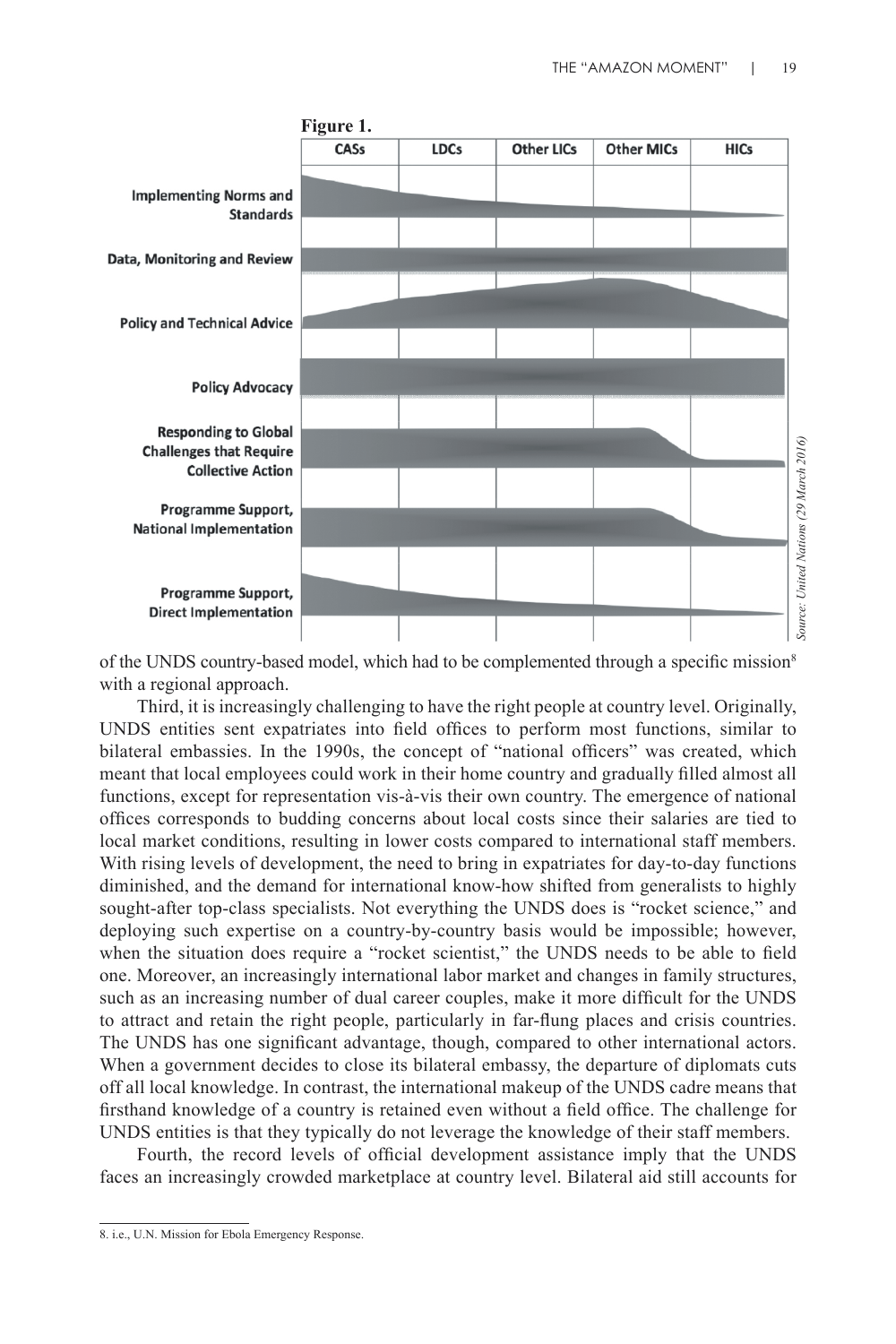the lion's share, but private flows in the form of social impact investments, blended finance, and foreign direct investments take on more significant roles that largely pass by the UNDS (OECD 2016). Still, the resources needed to achieve the Sustainable Development Goals (SDGs) are estimated to be in the "trillions," so the \$26.7 billion in aid is woefully inadequate (United Nations 21 December 2016). Not aid, but domestic and private resource mobilization is required; however, few UNDS entities have been successful in attracting significant private donations or crowdfunding, with UNICEF being the exception.<sup>9</sup> Several governments, mostly in Latin America, limit the extent to which their domestic resources can be transferred to international organizations, which further complicates the situation.10 Consequently, UNDS entities remain dependent on traditional aid flows, which exposes them to the vagaries of donor governments. To finance their global and local structures, UNDS entities levy a percentage fee on earmarked resources they receive.11 This creates several perverse incentives for UNDS entities: Since monies must be deposited in their accounts in advance, projects are often slow to commence. UNDS entities earn interest on fund balances, which they can retain depending on their financial rules. UNDP alone had an accumulated surplus of almost \$4 billion that earned the agency \$41 million in investment revenue in 2015 (United Nations Development Programme 8 August 2016). Also, UNDS entities have little reason to search for savings in development projects, since that would reduce overall spend and hence their income.<sup>12</sup> It is often more profitable for a UNDS entity to accept transaction-high but impact-low projects (e.g., paying salaries of civil servants every month), given the lower operational and reputational risks. In addition, such projects inflate the financial statement, which in turn buttresses the appearance of importance.

Fifth, with regard to results, it often feels like the UNDS can never win. On the one hand, the achievement of development outcomes is attributed to the countries themselves in the name of national ownership, which leaves the UNDS scrambling to explain its contribution. Since capturing and communicating development results is tricky, UNDS entities use the monies they receive as a proxy for their impact. On the other hand, when things go wrong with national development partners, blame is often put at the doorstep of UNDS entities instead. For instance, one of the largest fraud cases discovered by UNDP involving a government agency prompted the UN Board of Auditors to observe:

Although the Board [of Auditors] did not assess fraud awareness within the entity [i.e., UNDP], given the frequency of fraudulent events, it is essential that fraud risks be reassessed and strong counter-measures put in place, for instance, by raising awareness of fraud training in order to tackle the problem more proactively. (United Nations Development Programme 16 December 2014)

The fact is, UNDS entities largely rely on either government agencies or other local partners to implement projects, and their role is reduced to a quality assurance function. Donors' concern with results-based management led to an obsession by the UNDS to capture and communicate its contribution to development change. It also caused the UNDS to think more short-term, from one review cycle to the next, in the hope to demonstrate their improvements in response to donor reviews were bearing fruit.<sup>13</sup>

Sixth, UNDS entities stress the importance of field presence in the context of emergencies, particularly sudden onset disasters. When such an event occurs, the UN resident coordinator is typically video-conferenced in to provide top managers with a situation report. While this

<sup>9.</sup> During 2015, UNICEF raised \$1.34 billion in private sector revenue (E/ICEF/2016/AB/L.7).

<sup>10.</sup> Bolivia, Panama, and Peru are examples of countries limiting the flow of funds to UNDS entities for implementation.

<sup>11.</sup> Un-earmarked, co-mingled resources to the UNDS only increased by 17 percent compared to a 229 percent increase in humanitarian assistance over the last fifteen years. (United Nations 21 December 2016)

<sup>12.</sup> The issue isn't fraudulent but rather frivolous spending, at times.

<sup>13.</sup> The Multilateral Organisations Performance Assessment Network (MOPAN) was launched in 2002 and includes eighteen donor countries that account for 95 percent of official development assistance. Many MOPAN countries conduct their own individual assessments in parallel as well.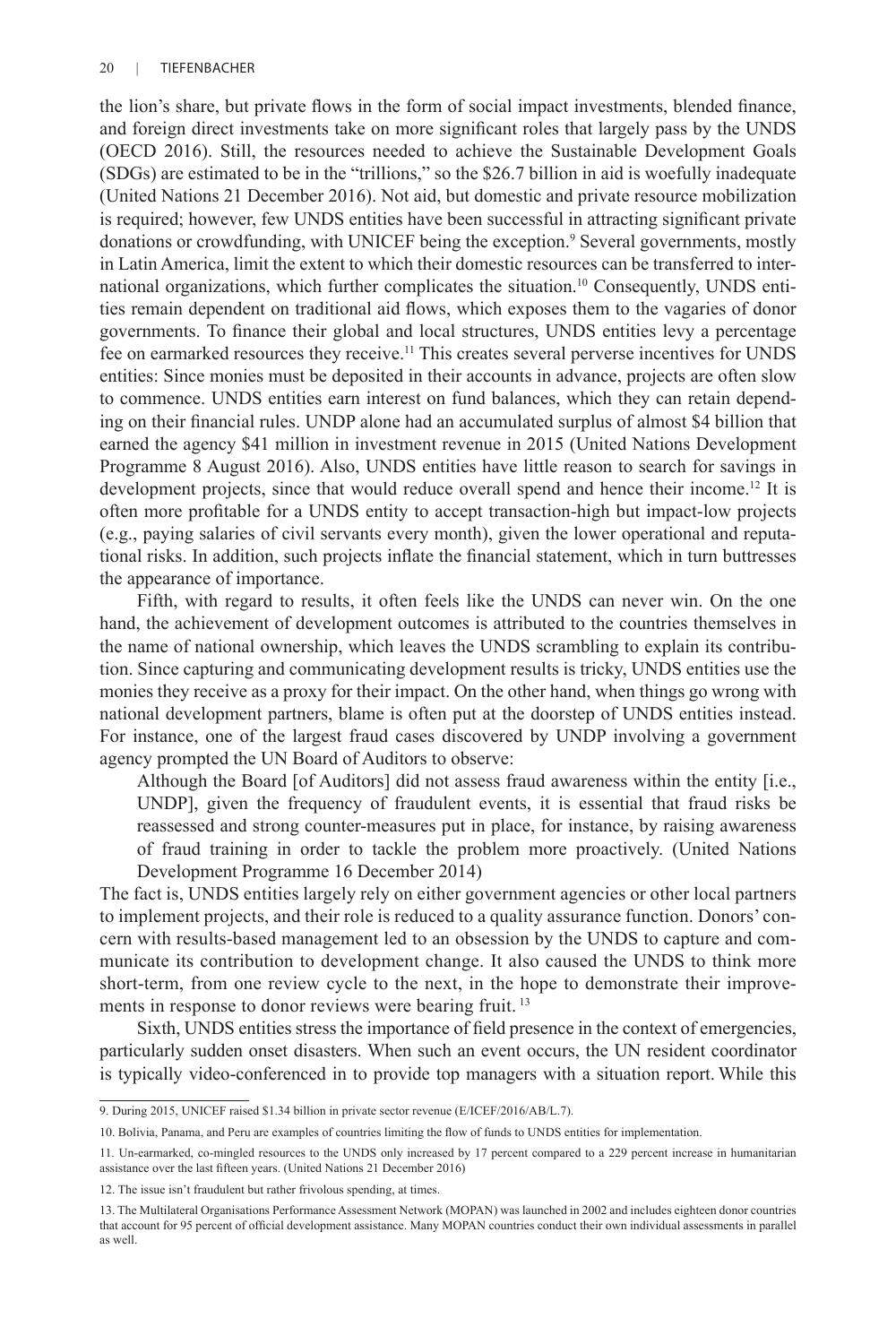can be useful to plan the UNDS response, the information shared at that stage rarely goes beyond what is reported in global cable news media.14 Diplomats and international aid workers in capitals are often shielded from the realities in their host country by virtue of their secure compounds and the elites they interact with (Ross 2009). In fact, a staff member of the country concerned sitting in headquarters, who speaks the local language, and has ties to the community, can be a more strategic information source. However, due to neutrality and impartiality concerns, a recently arrived expatriate, who has not yet ventured out of the capital, might get more airtime than a national with ties to government, civil society, and local business. Being in a country's capital can also be limiting considering the ongoing decentralization efforts in many developing countries. Significant decision-making power is moving to provinces and municipalities, and the emphasis on inequality in the 2030 development agenda implies that the UNDS needs to shift its focus on underserviced pockets of people who often live a world apart from their compatriots in the capital. For all these reasons, being resident in the capital might actually make it more difficult for UNDS entities to reach those trailing behind in development.

Seventh, modern information and communication technologies (ICT), such as enterprise planning systems, have transformed how UNDS entities operate. Some entities have fully embraced new levels of information sharing, for instance UNDP, which was rated the most transparent aid organization two years in a row.15 Several entities can now initiate financial transactions and share data in real-time from anywhere on the planet simply with a laptop and a satellite phone, which has, among others, revolutionized business continuity in crisis situations. So, while technology allows the UNDS to operate without boundaries in the field, it is barriers in headquarters that hold the system back. For instance, in September 2014 the UNDG embarked on its first pilot to create a "joint operations facility" in Brazil (UNDG March 2016). The original idea was for all twenty-two UN entities present in the country to receive procurement, human resources, and ICT services through a single, cost-shared back office, instead of a multitude of individual operations teams. The goal was to increase efficiency and the quality of service but also to reduce costs. In the end, only seven entities joined the pilot, largely due to disagreements over a common set of standards, since each entity has its own procedures and financial rules, with different levels of authority delegated to their respective field office. It was the lack of harmonized headquarters manuals, not resistance at the local level, that almost doomed the pilot, but in January 2016, the joint operating facility went "live" with a clear plan to save millions in operating costs every year, even with only seven entities participating. The experience shows how much value is locked up in redundant operating structures—even in middle-income countries without humanitarian missions—that could be realized by leveraging already existing technologies.

#### **The New Business Model**

The UNDS might now be ready for its "amazon moment." Before amazon.com was founded in 1994, books were purchased at the local bookstore, which either had a book in stock or could order it. Cutting out local bookstores was only the beginning of continuous innovation of its business model that transformed amazon.com into "the largest bookshop and a marketplace for a dazzling array of products" (*Wired* 2014). Similarly, the UNDS needs to take a hard look at its business model. The "Blue Ocean Strategy" (Kim 2005) with its four elements of "eliminate," "raise," "create," and "reduce" is a useful framework to examine changes that would free up new space for the UNDS and increase value:

**Eliminate—which elements are taken for granted and can be eliminated?** For the UNDS to eliminate local presence as we know it today would be nothing short of traumatic, but as in the case of amazon.com, "bricks and mortar" in as many locations as

<sup>14.</sup> I was part of headquarters crisis boards for typhoon Haiyan (2013), the Houthi takeover in Yemen (2014), and the Nepal earthquake  $(2015)$ 

<sup>15.</sup> Aid Transparency Index of Publish What You Fund for 2015 and 2016.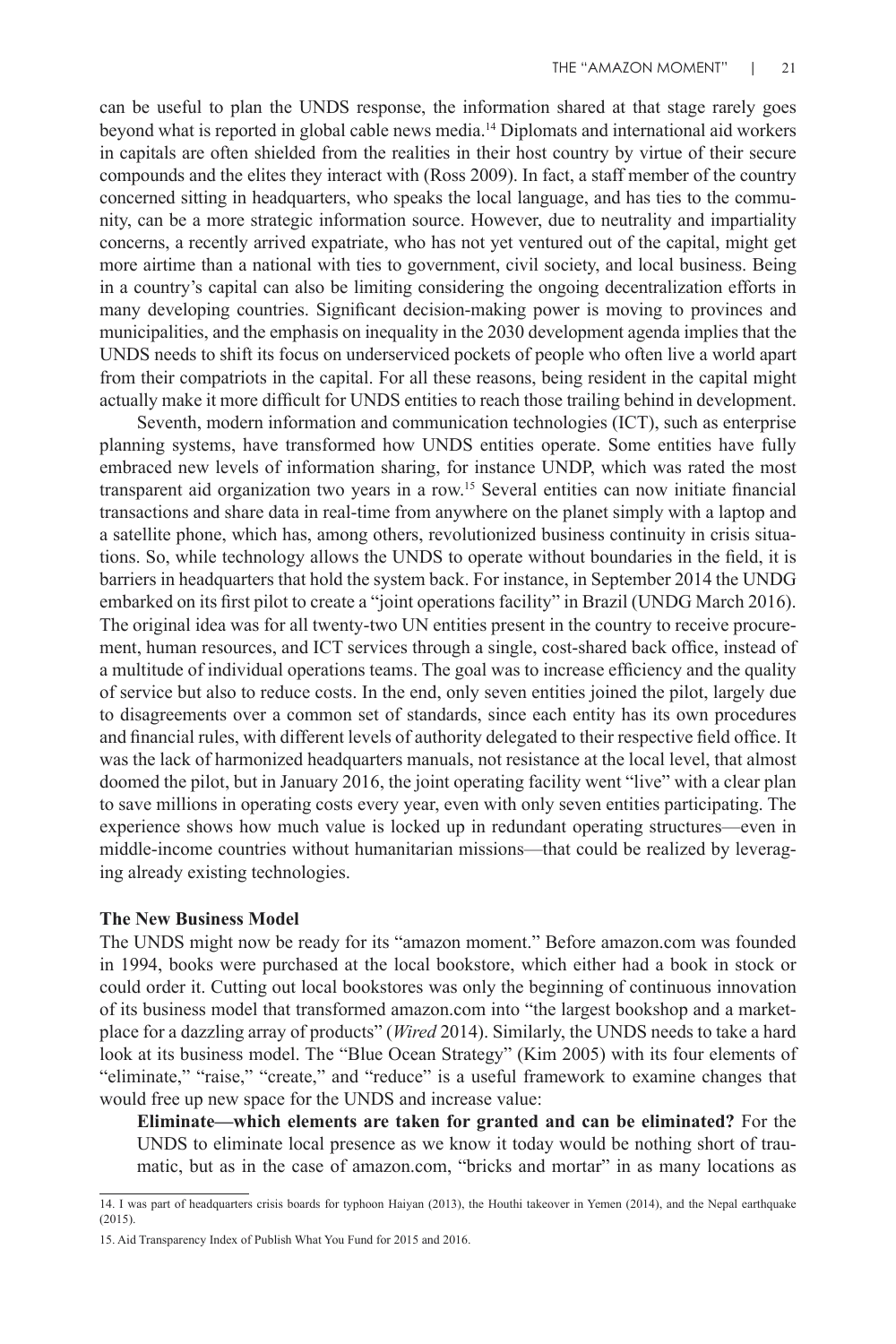# 22 | TIEFENBACHER

possible is no longer a comparative advantage and instead holds back the system due to their prohibitive costs. Eliminating duplicate operational capacity and separate financial procedures and standards will go a long way to reduce costs and give the UNDS a lean and effective back-office that allows entities to focus on their core mission. The "joint operations facility" provides a blueprint that could be expanded to cover not just individual countries but whole regions.

**Raise—which elements can be raised above the current standard?** The profile of UNDS staff members needs to increase. With less need for generalists, the UNDS must showcase the expertise of its top-class talent to attract clients, similar in style to international professional services firms. This, of course, has implications for recruitment, retention, and professional development of UNDS staff members. Maintaining topclass talent in a few central locations in the north and south will make it more expensive to deploy, but it will still be less costly than keeping a permanent physical presence at country level. As a prerequisite, the UNDS must map the expertise of its staff members and put in place simplified procedures how partners inside and outside the UNDS can draw on the right expertise at the right time.

**Create—which elements can be created that were never offered before?** The UNDS needs to develop a service menu it can offer to development actors implementing their own projects, e.g., the growing number of payment-by-results schemes. UNDS values of neutrality and impartiality predestine it for quality assurance and advisory services for such projects on a fixed-fee basis. This model would also apply to initiatives of private and public actors in the "global south," either with or without involvement of traditional donors. George Soros emphasized the importance of businesses as investors to achieve the SDGs and the need to find common ground between self-interest and the public good (OECD 2016). Businesses are about as far removed from the UN reality as one can get, and previous attempts to bring the two worlds closer together have mostly failed. Still, ample opportunities exist for the UNDS to offer services on a fee basis, and a few entities have had successful experiences.16 They operate more like businesses, not subsidized monopolies, to stay relevant.

Development stakeholders suffer from a lack of visibility that is exacerbated by the increase of new and atypical actors entering the development arena. This is true for government officials tasked with coordinating their national development efforts, as well as domestic and international investors and donors. The International Aid Transparency Initiative, with support from the UNDS, has recognized this but is currently still limited to a small, albeit growing, portion of the international resource flow. An extra effort by the UNDS could transform the marketplace with the goal of helping all development stakeholders make better investment decisions. Multi-donor trust funds are another promising example of how the UNDS can create coherence and visibility for investors interested in a specific topic while keeping transaction costs low. So far, the cumulative portfolio of pooled funds already exceeds \$9 billion. (UNDG 2016)

**Reduce—which elements can be reduced below the current standard?** The UNDS will always have a role in implementing some projects, either because of temporary events (e.g., crises) or because no other development actor can do it (e.g., legitimacy). The UNDS needs to rediscover what it means to be "an implementer of last resort." Instead of trying to take on big projects with little impact to cover its running costs, the UNDS should only implement projects when no other development actor can do it effec-

<sup>16.</sup> The UN Office for Project Services is a fully self-financed entity that charges a flat fee for certain services.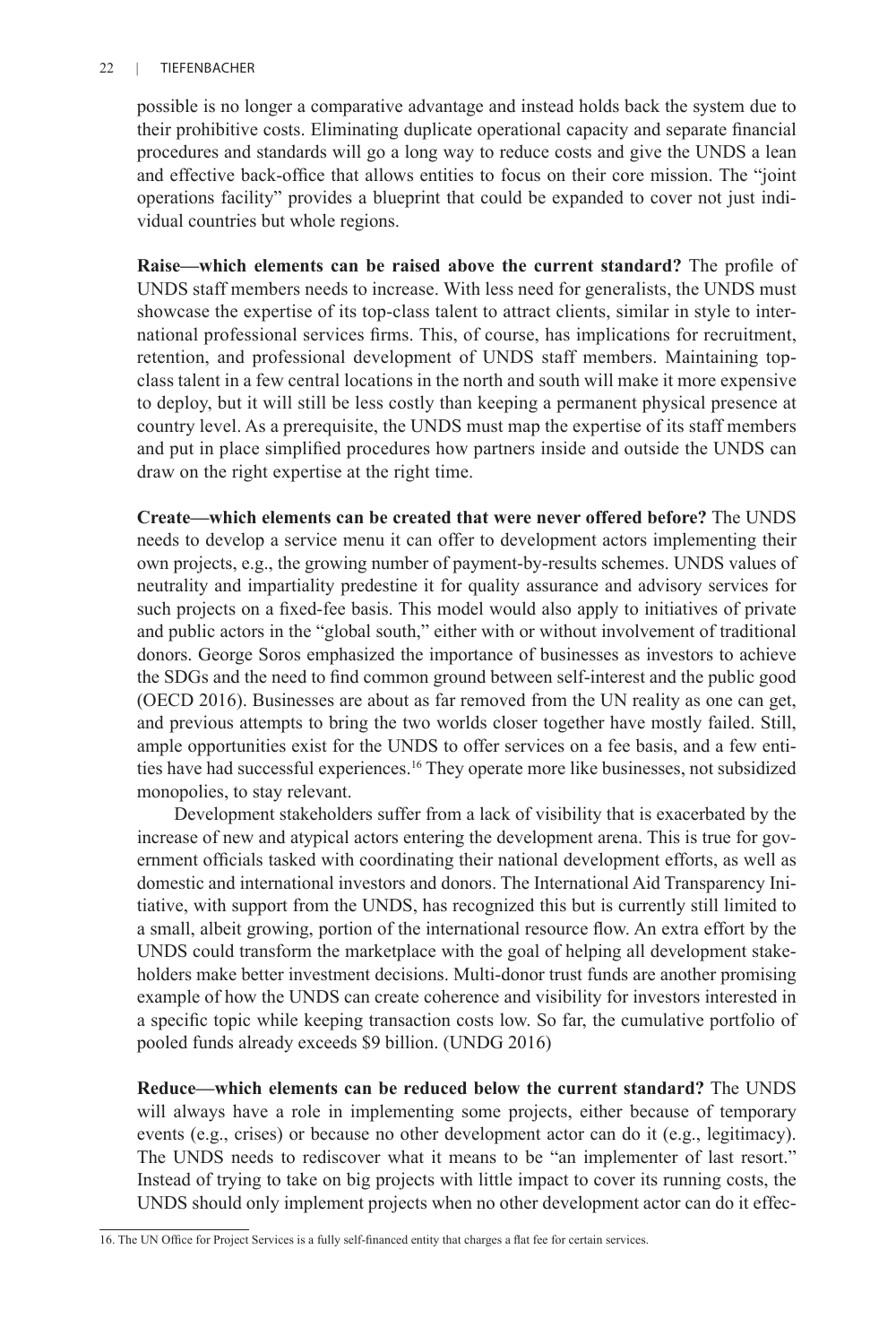tively. The implication is that the UNDS' residual portfolio will be comprised of high-risk and high-cost projects, and the overhead fees it will need to charge must reflect that. The UNDS has spent a lot of energy on trying to track its contribution to development change with rather mixed success. By focusing more on value-added services to the development intervention of others, UNDS efforts dedicated to improving results-based management to discern its distinct contribution can be redirected elsewhere.

The UNDS plays an essential advocacy function, particularly given the unprecedented scope of the new development agenda. Playing that role requires deep understanding of and engagement with governments and other stakeholders; however, permanent physical presence is not required to achieve that. Examples demonstrate that the use of social media can more directly affect policy change than episodic face-to-face meetings, precisely because they involve more stakeholders directly in a public way (Bjola 2015). Hence, it might be a smarter strategy for UNDS leaders to tweet a president or prime minister than to request a meeting in the capital. Some UNDS functions, like advocacy and norm-setting, might not easily fit this new business model and reputational risks are a real concern in any dealings with commercial companies. The trend, however, is clear: if the UN Development System remains hooked on public funds it squanders on local offices, then it will doom itself to play in the margins.

## **REFERENCES**

- Bjola, Corneliu and Marcus Holmes (2015): Digital Diplomacy: Theory and Practice, Routledge, available at https://books.google.at/books?id=wckqBwAAQBAJ&printsec=frontcover&hl=de&source= gbs\_ge\_summary\_r&cad=0#v=onepage&q&f=false, accessed 24 March 2017
- Crawford, Keary (January 2014): "Amazon Innovates With Its Business Model, Not Drones," *Wired*, available at www.wired.com/insights/2014/01/amazon-innovates-business-model-drones/, accessed 24 March 2017.
- Gallaga, Moira G. (2013): "Do We Still Need Embassies?" The Diplomat (online), 4 September 2013, available at http://thediplomat.com/2013/09/do-we-still-need-embassies/, accessed 24 March 2017.
- Green, Jerrold D. (2008): "The Future of Diplomacy—Real Time or Real Estate?" RAND Review (online), available at www.rand.org/pubs/periodicals/rand-review/issues/summer2008/horizon07. html, accessed 24 March 2017.
- Kim, W. Chan and Renee Mauborgne (2005): Blue Ocean Strategy: How to Create Uncontested Market Space and Make the Competition Irrelevant. Boston: Harvard Business School Press.
- OECD (2016), *Development Co-operation Report 2016: The Sustainable Development Goals as Business Opportunities*, OECD Publishing, Paris.
- Penketh, Anne (2008): "Age of laptop diplomacy dawns as power moves to East and Africa," Independent (online), 5 March 2008, available at www.independent.co.uk/news/world/politics/age-of-laptop-diplomacy-dawns-as-power-moves-to-east-and-africa-791351.html, accessed 24 March 2017.
- Ross, Carne (2009): "It's time to scrap ambassadors and their embassies," Europe's World (online), 1 February 2009, available at http://europesworld.org/2009/02/01/its-time-to-scrap-ambassadorsand-their-embassies/#.WNTrIxiZN0J, accessed 24 March 2017.
- UNESCO (18 November 2016): Sustainability of the field network, UNESCO Executive Board decision 200 EX/5.III.A.
- United Nations (1969): A Study of the Capacity of the United Nations Development System ("Jackson Report"), United Nations Geneva DP/5
- United Nations (29 March 2016): Independent Team of Advisors paper on Functions and Impact, available at www.un.org/ecosoc/sites/www.un.org.ecosoc/files/files/en/qcpr/ecosoc-dialogue-functionsof-unds.pdf, accessed 24 March 2017.